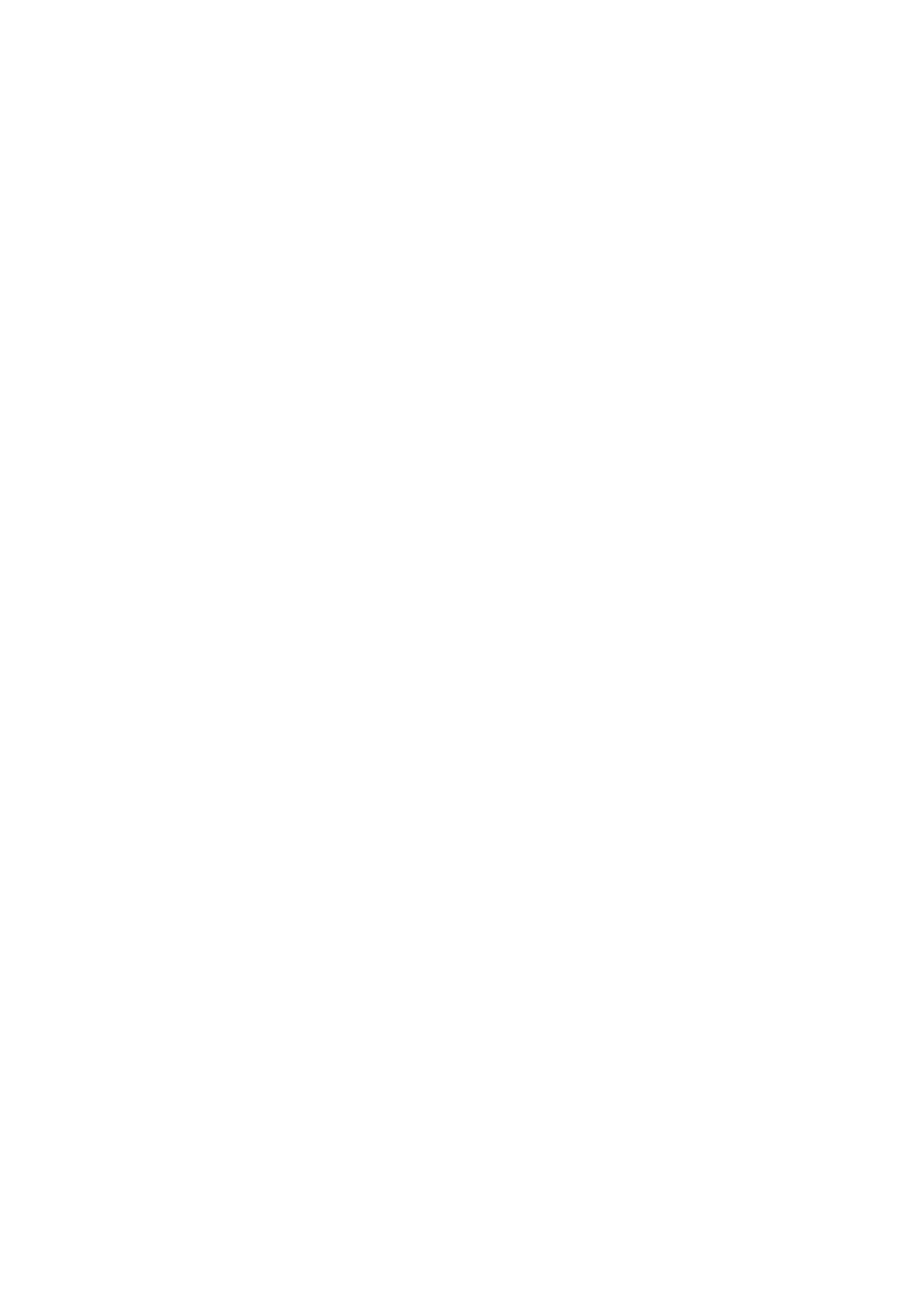*I certify that this public bill, which originated in the Legislative Assembly, has finally passed the Legislative Council and the Legislative Assembly of New South Wales.*

> *Clerk of the Legislative Assembly. Legislative Assembly, Sydney, , 2013*



New South Wales

# **Statutory and Other Offices Remuneration Amendment (Judicial and Other Office Holders) Bill 2013**

Act No , 2013

An Act to amend the *Statutory and Other Offices Remuneration Act 1975* to require the Statutory and Other Offices Remuneration Tribunal to give effect to certain government policies in making determinations under Part 3 of that Act concerning the remuneration of judicial and other office holders.

*I have examined this bill and find it to correspond in all respects with the bill as finally passed by both Houses.*

*Assistant Speaker of the Legislative Assembly.*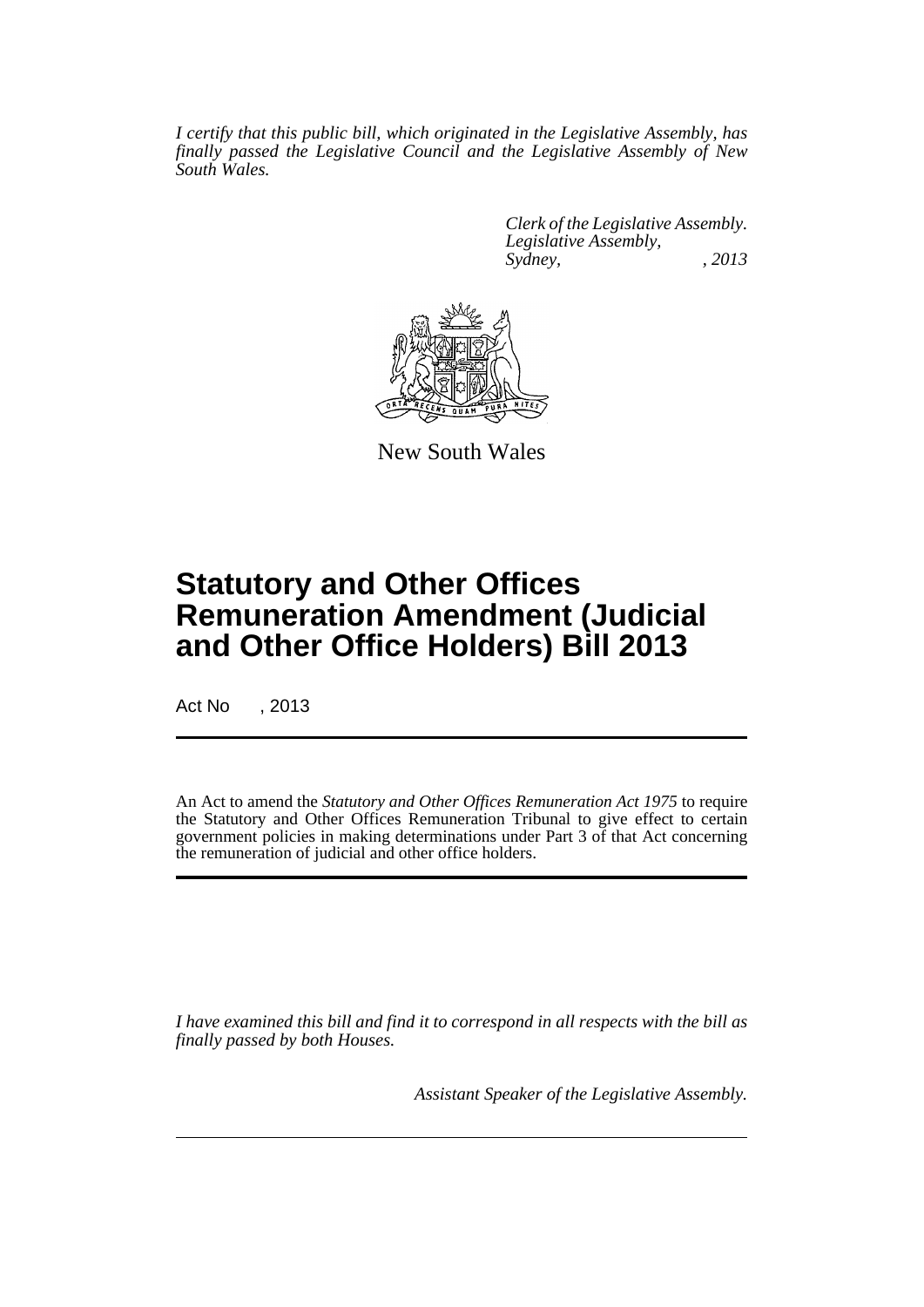Statutory and Other Offices Remuneration Amendment (Judicial and Other Clause 1 Office Holders) Bill 2013

## <span id="page-3-0"></span>**The Legislature of New South Wales enacts:**

### **1 Name of Act**

This Act is the *Statutory and Other Offices Remuneration Amendment (Judicial and Other Office Holders) Act 2013*.

# <span id="page-3-1"></span>**2 Commencement**

This Act commences on a day to be appointed by proclamation.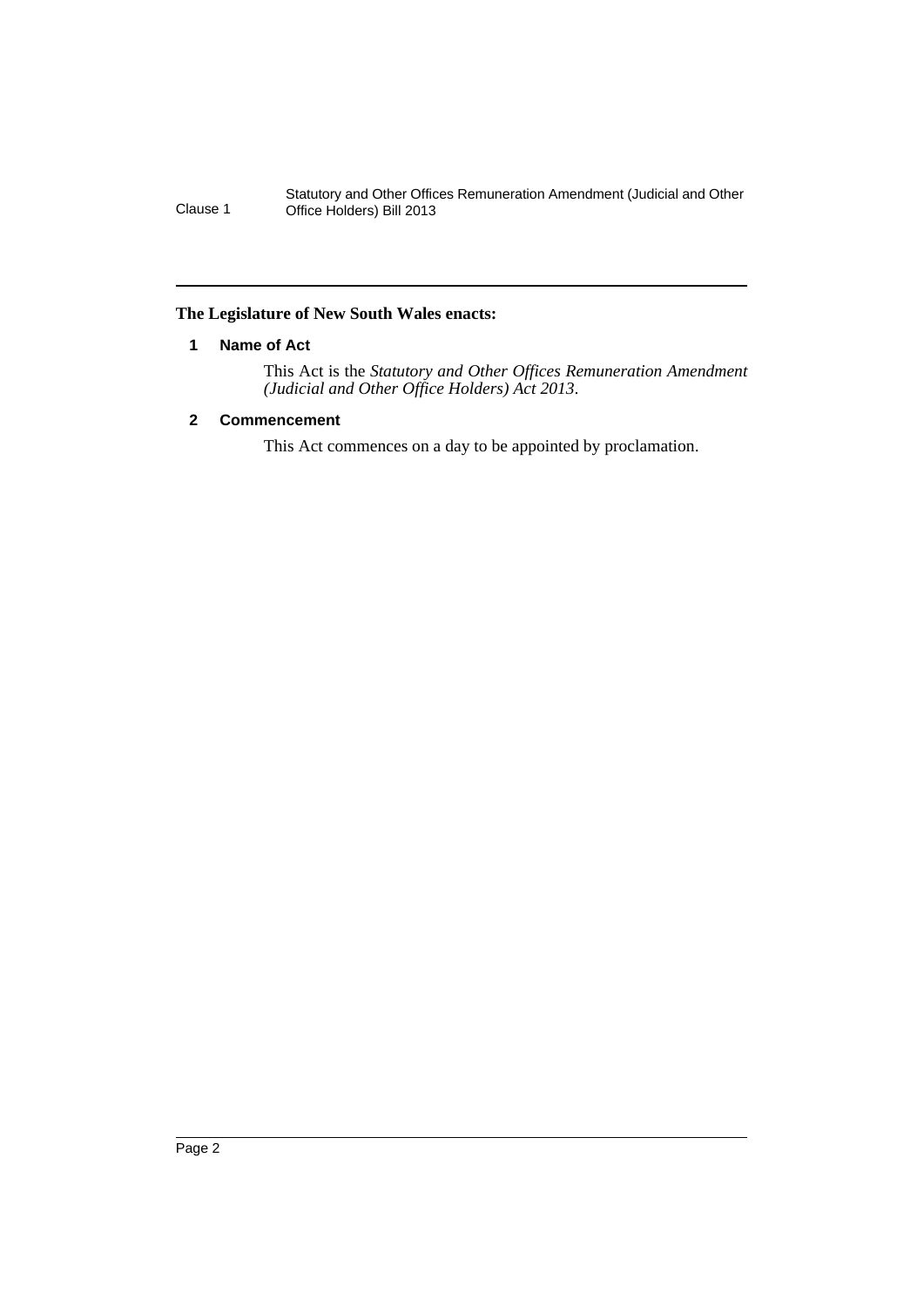Statutory and Other Offices Remuneration Amendment (Judicial and Other Office Holders) Bill 2013

Amendment of Statutory and Other Offices Remuneration Act 1975 (1976 No 4) Schedule 1

# <span id="page-4-0"></span>**Schedule 1 Amendment of Statutory and Other Offices Remuneration Act 1975 (1976 No 4)**

#### **[1] Section 6AA Tribunal to give effect to declared government policy on remuneration of chief executive and senior executive office holders**

Omit section 6AA (1). Insert instead:

(1) This section applies to the determination under Part 3A (Remuneration packages for chief executive and senior executive office holders) of any alteration in the remuneration packages for executive office holders within the meaning of that Part.

### **[2] Section 6AB**

Insert after section 6AA:

#### **6AB Tribunal to give effect to declared government policy on remuneration of office holders under Part 3**

- (1) This section applies to the determination under Part 3 (Remuneration of office holders (other than chief executive or senior executive office holders)) of any alteration in the remuneration to be paid to office holders within the meaning of that Part.
- (2) The Tribunal must, when making a determination to which this section applies, give effect to any policy concerning the remuneration of office holders:
	- (a) that is declared by the regulations to be an aspect of government policy that is required to be given effect to by the Tribunal, and
	- (b) that applies to the matter to which the determination relates.
- (3) Any such regulation may declare a policy by setting out the policy in the regulation or by adopting a policy set out in a relevant document referred to in the regulation.
- (4) This section extends to any inquiries that are pending in the Tribunal on the commencement of this section. A regulation made under this section extends to any inquiries that are pending in the Tribunal on the commencement of the regulation, unless the regulation otherwise provides.